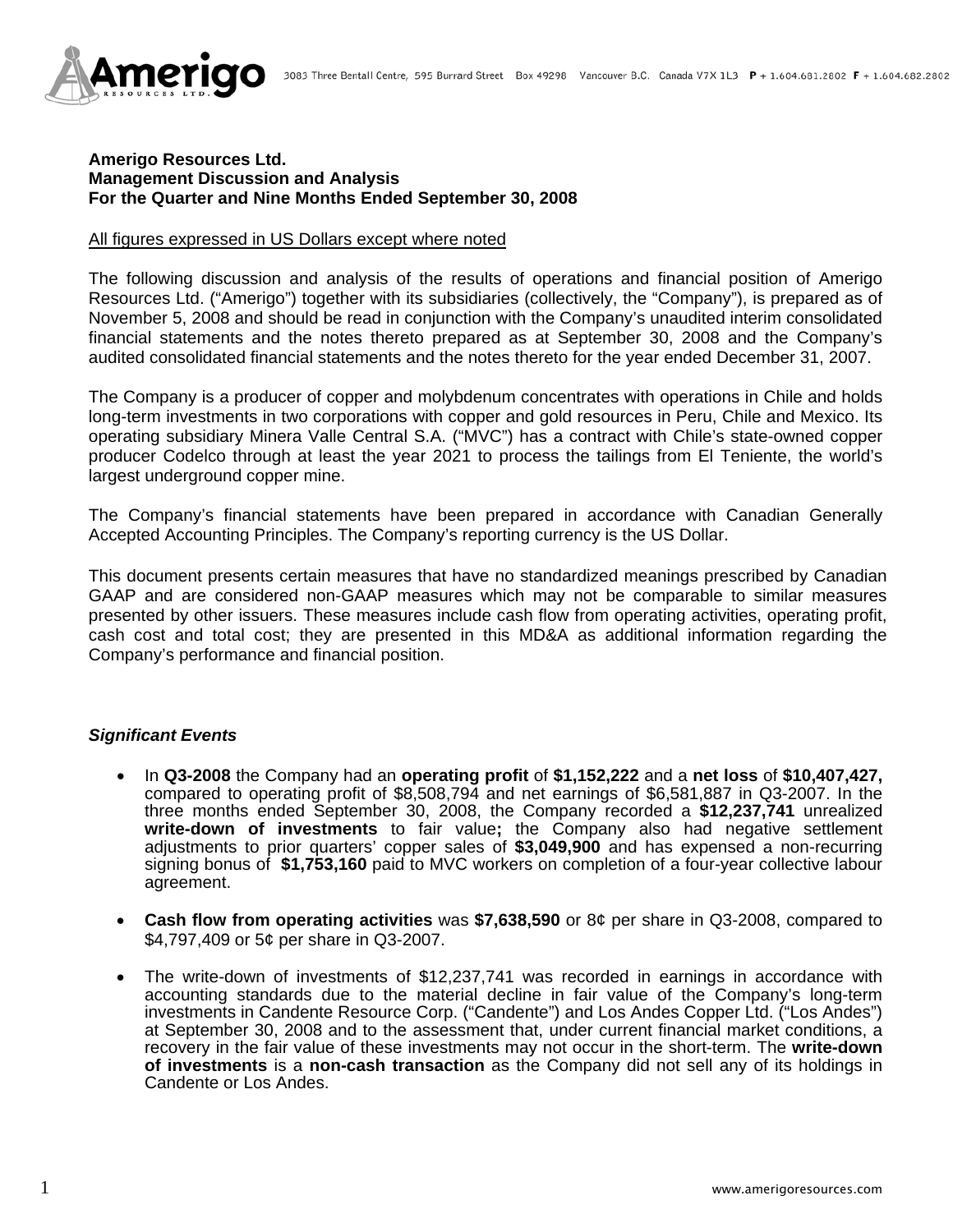- **Production** in Q3-2008 was a **record 10.22 million pounds of copper** and **261,234 pounds of molybdenum**, an increase of 27% in copper production and 70% in molybdenum production from Q3-2007, due to higher flow and grades of fresh tailings, continued processing of old tailings and more efficient recoveries in the molybdenum plant.
- The Company's **copper selling price** before smelter, refinery and other charges in Q3-2008 was \$2.81/lb. Notwithstanding record production levels, revenues were affected by declining copper prices during the quarter and by **\$3,049,900** of **negative settlement adjustments** to prior quarters' sales.
- **Cash cost** (the aggregate of smelter, refinery and other charges, production costs net of molybdenum-related net benefits, administration and transportation costs) before El Teniente royalty was **\$1.60/lb** in Q3-2008, compared to \$1.78/lb in Q3-2007. Cash costs declined in Q3- 2008 as a result of higher molybdenum by-product credits, partially offset by higher unit costs for labour and grinding balls, including one-time labour costs of \$0.17/lb. **Excluding one-time labour costs**, cash cost in Q3-2008 was **\$1.43/lb**.
- **Total cost** (the aggregate of cash cost, El Teniente royalty, MVC stock-based compensation, depreciation and accretion) in Q3-2008 was **\$2.40/lb** compared to \$2.49/lb in Q3-2007. The decrease in total cost was driven fundamentally by lower cash costs, mitigated by higher royalties to El Teniente (\$0.65/lb) and higher amortization charges. It is expected that the El Teniente royalty will be substantially lower in Q4-2008 as it is calculated on average monthly copper prices.
- Power costs in Q3-2008 were **\$8,723,416 (\$0.17/kwh**) compared to \$7,781,476 (\$0.21/kwh) in Q3-2007. Power costs continue on a downward trend since the peak of \$0.33/kwh recorded in Q1-2008. It is expected that the Company's power costs will be lower once the two 10-megawatt generators purchased by the Company are commissioned.
- **Net earnings** in the **nine months ended September 30, 2008** were **\$2,194,029**, compared to \$22,465,856 in the comparative period.
- **Cash flow from operating activities** in the **nine months ended September 30, 2008** was **\$17,972,440**, compared to \$24,488,459 in the comparative period.
- **In Q3-2008**, cash payments for **capital expenditures** were **\$5,985,103**, funded from operating cash flow. The Company also made an **additional investment** in Los Andes of **\$1,883,600** and paid a **second semi-annual dividend** of **\$5,784,475** or Cdn 6.5¢ per share.
- **Cash balance** was **\$4,258,600** at September 30, 2008 after \$18,527,776 of cash payments for capital expenditures, \$11,802,999 in dividend payments and corporate investments of \$4,013,581 in the nine months ended September 30, 2008.

# *Results of Operations – Quarter Ended September 30, 2008 ("Q3-2008")*

# **Revenue**

Total Q3-2008 revenue of \$29,915,602 included copper revenue of \$22,305,961 and molybdenum revenue of \$7,609,641. Copper and molybdenum revenues are net of smelter, refinery and roasting charges. In Q3-2007 the Company's revenue was \$28,536,864, which included copper revenue of \$25,477,106 and molybdenum sales of \$3,059,758.

Despite a 28% increase in sales volume between the comparative periods, copper revenue decreased by \$3,171,145 from Q3-2007 due to lower copper prices. In Q3-2008 the Company sold 4,626 tonnes or 10.20 million pounds of copper, up from 7.94 million pounds sold in Q3-2007. However, the Company's copper selling price before smelter, refinery and other charges and settlement adjustments to prior quarters' production was \$2.81/lb in Q3-2008 (Q3-2007: \$3.48/lb). Additionally, in Q3-2008 a total of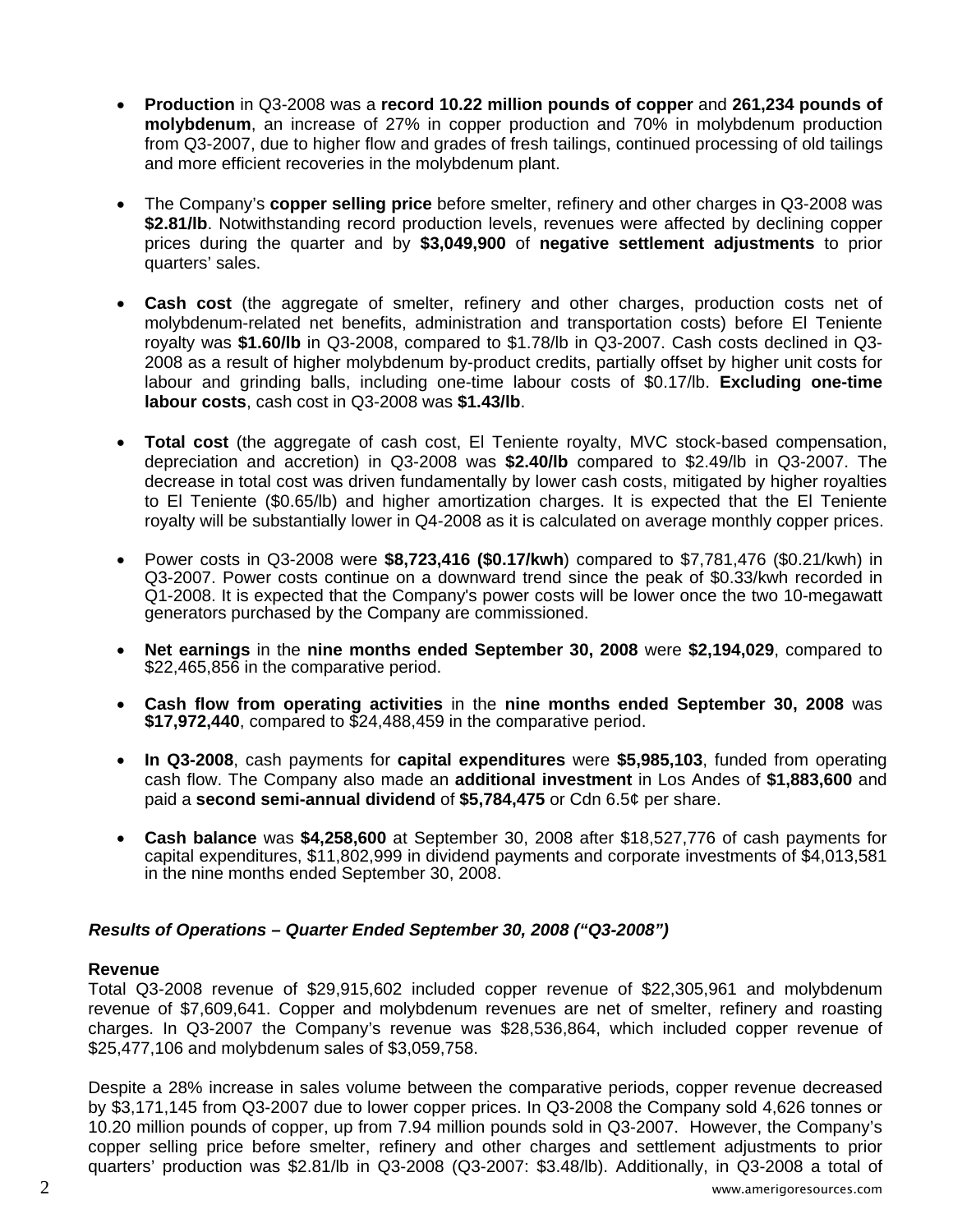\$3,049,900 in negative settlement adjustments to prior quarters' sales were recorded into revenue (Q3- 2007: \$929,034 in positive settlement adjustments to prior quarters' sales). The negative settlement adjustments in Q3-2008 were the result of declining copper prices. Copper sales pending final price settlement were priced at the September 30 spot price of \$2.91/lb, except for sales related to the August 2008 quota, which were priced at the September 30 M+3 price of \$2.90/lb.

Copper produced by the Company is sold under a sales agreement with Chile's Empresa Nacional de Minería ("Enami" or the "smelter"). The agreement with Enami establishes a delivery schedule of monthly sales quotas and in 2008 sets the Company's copper sale price at the average market price for the fourth month after delivery ("M+4"). Accordingly, provided monthly quotas are met, all copper delivered by the Company to the smelter in one quarter is sold at market prices prevailing in the following and second following quarters. However, where production falls short of the monthly quota for a scheduled month of delivery, the quota is carried forward to a subsequent calendar month and the Company receives a sale price calculated for the originally scheduled month of delivery until the quota is met or vice-versa. The Company believes that this pricing arrangement is standard in the industry.

Molybdenum sales of \$7,609,641 in the quarter were derived from the sale of 258,499 pounds of molybdenum at a selling price before roasting charges and settlement adjustments to prior quarters' production of \$33.76/lb, compared to 131,575 pounds sold in Q3-2007 at a gross selling price of \$31.26/lb. In Q3-2008 the Company also recorded positive settlement adjustments to prior quarters' molybdenum sales of \$452,508 (Q3-2007: negative settlement adjustments of \$312,461). Molybdenum revenue in Q3-2008 was 149% higher than in Q3-2007.

Molybdenum produced by the Company is sold under a sales agreement with Chile's Molibdenos y Metales S.A. ("Molymet"), which provides that the sale price is the average market price for the first ("M+1"), second ("M+2") or third ("M+3") month after delivery, with each delivery period nominated at the election of Molymet in the month preceding the elected month. Throughout Q3-2008 the sale price nominated by Molymet was M+3.

Revenue from the sale of the Company's copper and molybdenum concentrates is recorded net of smelter, refinery and roaster charges when persuasive evidence of a sales arrangement exists, delivery has occurred, the rights and obligations of ownership have passed to the customer and the sale price is determinable.

In normal supply conditions, sales of copper and molybdenum are provisionally priced at the time of sale based on the prevailing copper forward market price or the current molybdenum market price, as specified in the sales contracts. Variations between the price recorded at the time of sale and the actual final price received from the smelter or the roaster are caused by changes in copper and molybdenum market prices and result in an embedded derivative in the accounts receivable. The embedded derivative is recorded at fair value each period until final settlement occurs, with changes in fair value classified as a component of revenue. The Company's reported revenue is therefore very sensitive to increases and decreases in copper and molybdenum prices. In a period of rising prices, not only will the Company record higher revenue for deliveries in the period, but it will also record favourable adjustments to revenue for copper and molybdenum delivered in prior periods. Similarly, in a period of declining prices, the Company will record lower revenues for current deliveries and negative adjustments to revenue from prior periods' deliveries.

### **Production**

Q3-2008 was a record production quarter for the Company for both copper and molybdenum. The Company produced 4,634 tonnes or 10.22 million pounds of copper compared to 3,653 tonnes or 8.05 million pounds of copper produced in Q3-2007. This 27% increase in copper production was due to a combination of higher flow of fresh tailings from El Teniente, higher grades in fresh tailings and continued processing of old tailings.

The Company processed old tailings at approximate rates of 12,200 to 16,700 tonnes per day during the quarter. It is planned to continue to increase tailings throughput in Q4-2008 as permitted by MVC's contractual arrangements.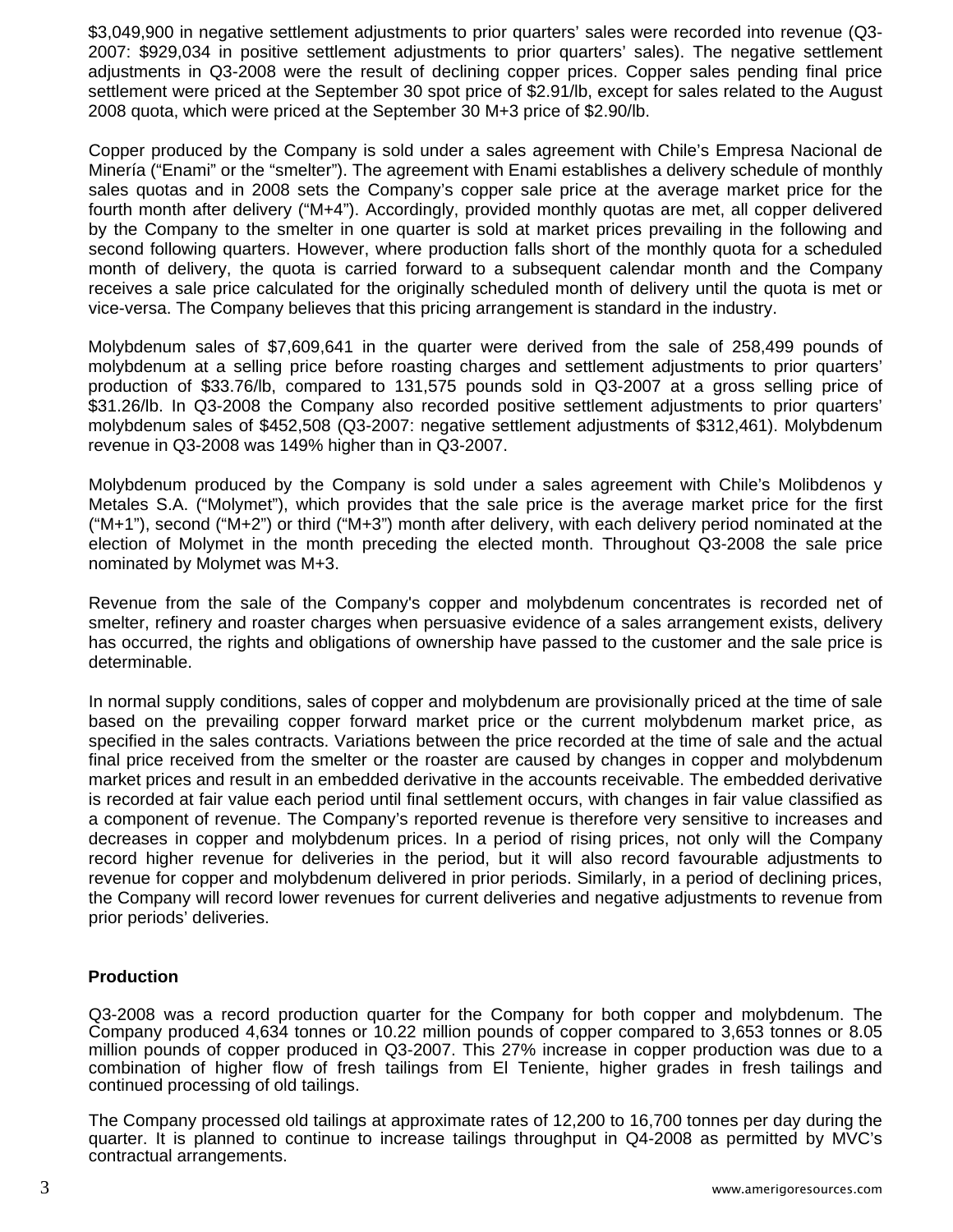In Q3-2008 molybdenum production was 261,234 lbs, compared to 153,295 lbs produced in Q3-2007, an increase of 70% between the comparative quarters. Molybdenum production was positively affected in the quarter due to the uninterrupted flow of fresh tailings and higher molybdenum plant recoveries.

### **Cash Cost and Total Cost**

Cash cost and total cost are non-GAAP measures prepared on a basis consistent with the industry standard Brook Hunt definitions. Cash cost is the aggregate of copper and molybdenum production costs, smelter and refinery charges, administration and transportation costs, minus molybdenum byproduct credits. Total cost is the aggregate of cash cost, El Teniente royalty, depreciation, amortization and asset retirement accretion cost.

The Company's cash costs from Q3-2007 to Q3-2008 (\$/lb of copper produced) were as follows:

|                      | Q3-2008 | Q2-2008 | Q1-2008 | Q4-2007 | Q3-2007 |
|----------------------|---------|---------|---------|---------|---------|
| Cu and Mo production | 1.90    | 2.31    | 2.54    | 1.63    | 1.72    |
| By-product credits   | (0.75)  | (0.65)  | (0.49)  | (0.47)  | (0.38)  |
| Smelter & refinery   | 0.33    | 0.35    | 0.36    | 0.34    | 0.38    |
| Administration       | 0.09    | 0.07    | 0.06    | 0.06    | 0.03    |
| Transportation       | 0.03    | 0.03    | 0.04    | 0.04    | 0.03    |
| <b>Cash Cost</b>     | \$1.60  | \$2.11  | \$2.51  | \$1.60  | \$1.78  |

 $1$  Due to an error in the calculation of smelter and refinery costs, these costs were understated in Q2-2007 by \$390,985 or 0.05/lb. The correction of this error on a YTD basis resulted in an overstatement of costs in Q3-2007. The correct costs should have been \$0.34/lb in Q2-2007 and \$0.33/lb in Q3-2007

Cash cost is driven mainly by production costs, smelter/refinery costs and molybdenum by-product credits.

In Q3-2008, cash cost was \$1.60/lb, compared to a cash cost of \$1.78lb in Q3-2007, a reduction of \$0.18/lb. The most significant factor driving down cash cost between the comparative periods was an increase of \$0.37/lb in molybdenum by-product credits, derived from stronger molybdenum production in Q3-2008.

Production costs were \$0.18/lb higher than in Q3-2007, mostly from higher labour costs of \$0.28/lb compared to \$0.09/lb in Q3-2007, including a \$0.17/lb signing bonus paid to MVC workers on completion of a four-year collective labour agreement. The agreement is expected to bring down unit labour costs at MVC under projected production levels (inclusive of the effect of the signing bonus).

Grinding ball costs increased by \$0.07/lb between the comparative period due to higher steel prices and the characteristics of grinding material; power costs decreased by \$0.11/lb between the comparative quarters due to lower energy prices in Chile. In Q3-2008, power costs represented 53% of the Company's cash cost (Q3-2007: 54% of cash costs).

Administration costs increased by \$0.06/lb in the quarter due to higher labour costs, in this case mostly associated with production bonuses. Finally, smelter and refinery costs decreased by \$0.05/lb in Q3- 2008 compared to Q3-2007 (refer to footnote  $^1$ ).

The Company's total costs from Q3-2007 to Q3-2008 (\$/lb of copper produced) were as follows:

|                                     | Q3-2008 | Q2-2008 | Q1-2008 | Q4-2007 | Q3-2007 |
|-------------------------------------|---------|---------|---------|---------|---------|
| Cash cost                           | 1.60    | 2.11    | 2.51    | 1.60    | 1.78    |
| El Teniente royalty                 | 0.65    | 0.75    | 0.66    | 0.61    | 0.58    |
| Amortization/depreciation/accretion | 0.15    | 0.16    | 0.17    | 0.19    | 0.12    |
| Stock-based compensation            | 0.00    | 0.00    | 0.00    | 0.00    | 0.01    |
| <b>Total Cost</b>                   | \$2.40  | \$3.02  | \$3.34  | \$2.40  | \$2.49  |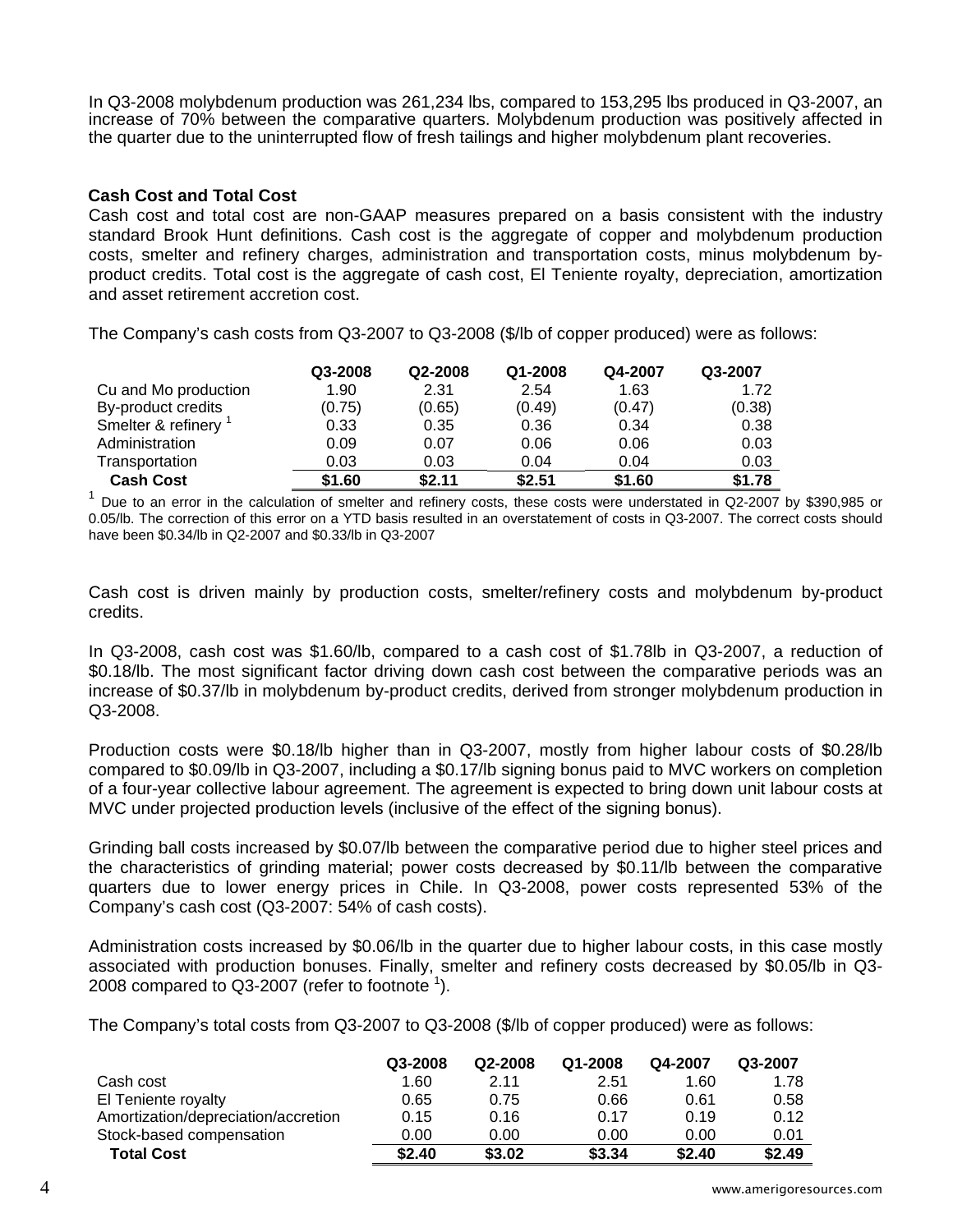Total cost in Q3-2008 was \$2.40/lb, compared to total cost of \$2.49/lb in Q3-2007. Items having a significant impact on total cost in Q3-2008 include a reduction of \$0.18/lb in cash cost and a a \$0.07/lb increase from El Teniente royalty due mainly to the effect of a higher molybdenum royalty absorbed over copper production that lagged behind the increase in molybdenum production in the quarter. There was also a \$0.03/lb increase in amortization due to MVC's higher asset base and a decrease in stock-based compensation expense of \$0.01/lb.

The El Teniente royalty is based mainly on market prices for copper and molybdenum, making MVC a producer whose unit royalty costs decrease as copper prices decline and increase as copper and molybdenum prices increase.

## **Operating Costs and Expenses**

Production costs include copper and molybdenum production costs and maintenance costs. In Q3-2008, production costs were \$19,368,515 compared to production costs of \$13,834,774 in Q3-2007, an increase of \$5,533,741 or 40%, largely due to production increases of 27% for copper and 70% for moly between the comparative quarters.

Power is MVC's most significant cost. In Q3-2008, MVC incurred power costs of \$8,723,416, or \$0.1703/kWh, compared to \$7,781,476 or \$0.2086/kWh in Q3-2007.

Power costs in Q3-2008 are the lowest quarterly costs on a \$/kwh basis since Q1-2007 and are substantially lower from peak quarterly costs of \$0.3268/kwh recorded in Q1-2008. The cost of \$0.1703/kWh in Q3-2008 is an average cost in a declining price curve, and the Company expects its cost per kwh will be lower in Q4-2008.

Chile's tight energy situation showed signs of improvement during Q3-2008. Intensive rains during the winter following a long drought allowed increased access to hydroelectric power supplies. The Chilean government also adopted a series of measures to avoid the possibility of power blackouts, including a temporary 10% voltage reduction in the grid, mass media campaigns aimed at conserving energy and economic incentives for domestic and industrial users reaching certain energy saving goals. According to Chile's Ministry of Energy, new power generation projects are also becoming operational.

Labour costs were \$2,132,819 higher than in Q3-2007, but included a one-time cost of \$1,753,160 for signing bonuses paid to MVC workers on the signing of a four year collective labour agreement. Labour costs were also higher due to production bonuses paid at MVC. The cost of grinding balls increased by \$1,064,288 due to higher steel prices and the characteristics of grinding material, and power costs increased by \$941,940 due to higher production levels.

In Q3-2008 the El Teniente royalty was \$6,631,296 compared to \$4,654,187 in Q3-2007. The increase in royalties to El Teniente was the result of higher copper and molybdenum production, mitigated by declining copper prices.

Amortization cost was \$1,453,941 in Q3-2008 compared to \$888,627 in Q3-2007 due to a higher asset base at MVC.

Administration expenses were \$910,159 in Q3-2008 compared to \$293,726 in Q3-2007 due mainly to an increase of \$482,446 in labour costs associated with production incentive bonuses paid by MVC and to one-time collective agreement signing bonuses of \$80,795. Insurance costs increased by \$64,079 between the comparative quarters.

Transportation costs increased to \$315,692 in Q3-2008 from \$253,368 in Q3-2007, due to higher sales volume.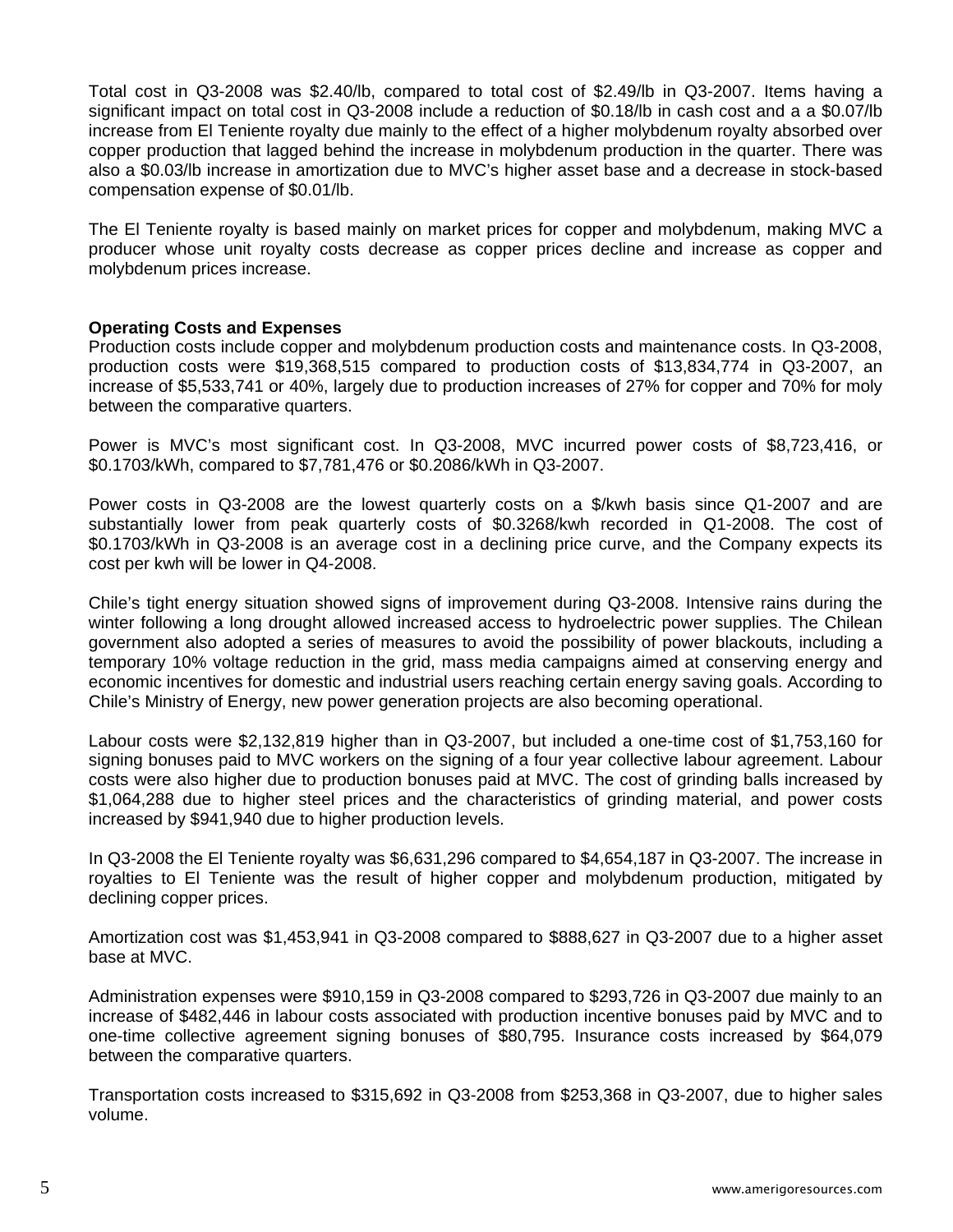Stock-based compensation for options granted to MVC employees was \$39,682 in Q3-2007 and \$nil in 2008, as no options were granted or vested to MVC staff in 2008.

Costs not related to MVC's production operations are identified as "Other Expenses" and were \$862,203 in Q3-2008 compared to \$802,925 in Q3-2007, an increase of \$59,278. The most significant of these expenses in Q3-2008 were office and general expenses of \$356,114 (Q3-2007: \$273,159) and salaries, management and professional fees of \$266,608 (Q3-2007: \$295,172) followed by stock-based compensation of \$122,873 (Q3-2007: \$229,861) and interest expense of \$116,608 (Q3-2007: \$4,733). The increase in office and general expenses is due to higher shareholder communication costs and travel expenses; salaries, management and professional fees decreased due to lower legal and other advisory fees; stock-based compensation expense decreased due to a lower number of options granted in 2008 and interest expense increased in connection with short-term bank debt.

Non-operating items in Q3-2008 included a write-down of investments of \$12,237,741 (Q3-2007: \$nil), a foreign exchange gain of \$813,688 (Q3-2007: \$63,361), interest income of \$102,946 (Q3-2007: \$376,051), other income of \$54,916 (Q3-2007: \$19,072) and an investment loss of \$42,363(Q3-2007: loss of \$9,386).

The write-down of investments of \$12,237,741 was recorded in earnings in Q3-2008 as the Company believes that given the signficance of the decline in market value of the Company's investments in Candente and Los Andes at September 30, 2008, current financial conditions, and announcements by both companies regarding plans to scale back their exploration plans unless they raise additional financing, a recovery in the fair value of the investments is unlikely to occur in the short-term. The writedown of investments is a non-cash transaction as the Company did not sell any of its holdings in Candente and Los Andes. The Company will continue to adjust for fair value adjustments to these investments at each Balance Sheet date. Adjustments will be recorded in Accumulated Other Comprehensive Income (a Balance Sheet account) until the investments are sold or management determines that other than temporary impairments in the value of the investments have again occurred, at which time the gains or losses will be transferred into earnings.

The foreign exchange gain was mainly the result of fluctuations between the exchange rate of the Chilean Peso to the US dollar in the quarter.

The Company recorded a net recovery of income tax expense of \$802,082 in Q3-2008, compared to income tax expense net of recoveries of \$1,431,578 in Q3-2007, due to the effect of the write-down of investments. The tax recovery was recorded in MVC as all of the Candente shares and a portion of the Los Andes shares are held by MVC.

### **Operating Cash Flows**

In Q3-2008, the Company's activities generated operating cash flow of \$7,638,590 or 8¢ per share, which includes the effect of changes in non-cash working capital items, compared to operating cash flow of \$4,797,409 or 5¢ per share in Q3-2007. Cash flow from operations increased in Q3-2008 in comparison to Q3-2007 due to changes in non-cash working capital, namely realization of accounts receivable.

### *Results of Operations – Year-to-date September 30, 2008*

Net earnings during the nine months ended September 30, 2008 ("YTD-2008") were \$2,194,029 (\$0.02per share), compared to \$22,465,856 (\$0.24 per share) in the nine months ended September 30, 2007 ("YTD-2007").

Total revenue YTD-2008 was \$97,013,303 derived from the sale of 11,401 tonnes or 25.13 million pounds of copper and 557,413 pounds of molybdenum. This compares to total revenue of \$78,719,695 YTD-2007 from the sale of 10,561 tonnes or 23.28 million pounds of copper and 481,390 pounds of molybdenum.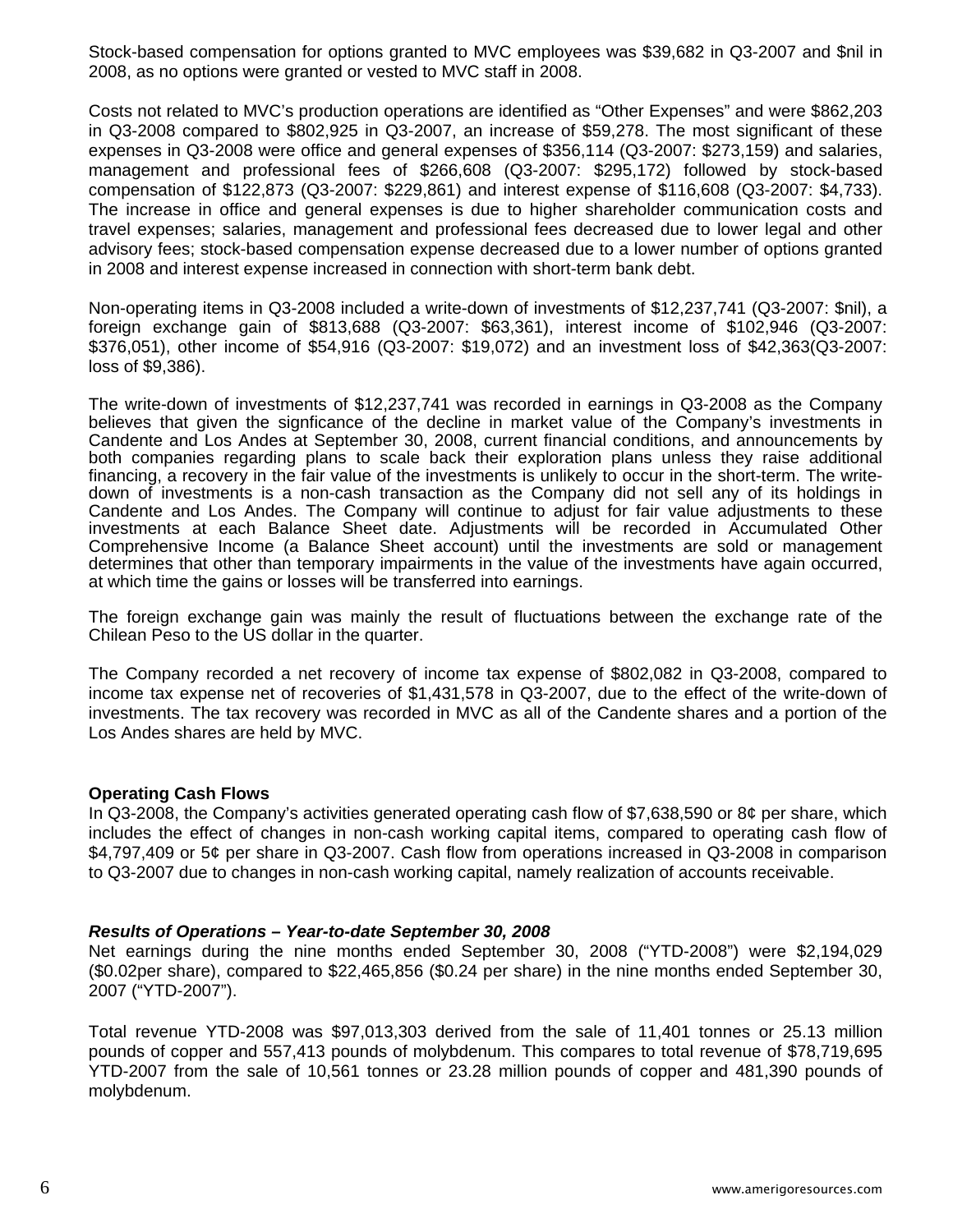Cash cost and total cost YTD-2008 were \$2.02/lb and \$2.87/lb respectively, compared to cash cost of \$1.47/lb and total cost of \$2.12/lb in YTD-2007. These costs include power costs of \$1.26/lb (YTD-2007: \$0.81/lb) and El Teniente royalty costs of \$0.68/lb (YTD-2007: \$0.54/lb)

"Other Expenses" YTD-2008 were \$2,780,465 compared to \$2,477,939 in YTD-2007.

Non-operating items YTD-2008 include a write-down of investments of \$12,237,741 (\$nil in YTD-2007), a foreign exchange gain of \$1,182,013 (YTD-2007: \$1,034,327), interest income of \$397,340 (YTD-2007: \$1,022,546), other income of \$197,004 (YTD-2007: \$85,853) and an investment loss of \$72,485 (\$209,700 in YTD-2007). In YTD-2007 the Company also posted a gain on fair value adjustments to financial instruments of \$711,591.

Income tax expense net of recoveries YTD-2008 was \$1,646,683 compared to \$4,294,542 in YTD-2007.

## *Summary of Quarterly Results*

|                        | <b>QE Sept. 30, 2008</b> | <b>QE June 30, 2008</b> | <b>QE March 31, 2008</b> | QE Dec. 31, 2007 |
|------------------------|--------------------------|-------------------------|--------------------------|------------------|
| Total revenue          | \$29,915,602             | \$31,164,236            | \$35,933,465             | \$26,974,854     |
| Net income (loss)      | (10,407,427)             | 6.218.444               | 6,383,012                | 1,816,498        |
| Earnings<br>(loss) per |                          |                         |                          |                  |
| share                  | (0.1124)                 | 0.0660                  | 0.0677                   | 0.0122           |
| Diluted earnings per   |                          |                         |                          |                  |
| share                  | (0.1124)                 | 0.0660                  | 0.0668                   | 0.0122           |

|                      | QE Sept. 30, 2007 | <b>QE June 30, 2007</b> | <b>QE March 31, 2007</b> | QE Dec. 31, 2006 |
|----------------------|-------------------|-------------------------|--------------------------|------------------|
| Total revenue        | \$28,536,864      | \$32,011,648            | \$18,171,183             | \$19,944,732     |
| Net income           | 6,581,887         | 10.332.687              | 5,551,282                | 13,981,236       |
| Earnings per share   | 0.0696            | 0.1093                  | 0.0593                   | 0.1490           |
| Diluted earnings per |                   |                         |                          |                  |
| share                | 0.0694            | 0.1076                  | 0.0583                   | 0.1475           |

### *Liquidity and Capital Resources*

The Company's cash and cash equivalents at September 30, 2008 were \$4,258,600, compared to \$11,192,995 at June 30, 2008 and \$16,712,630 at December 31, 2007; the Company had a working capital deficiency of \$1,088,106 at September 30, 2008, compared to working capital of \$11,852,658 at June 30, 2008 and \$15,512,204 at December 31, 2007.

The Company has no long-term bank debt and has funded expansion of its plant and equipment of approximately \$107M in the last five years entirely from cash flow. More recently, the Company is completing the construction of two 10 megawatt generators at a cost of \$19M.

In the nine months ended September 30, 2008, the Company paid \$18,527,776 for purchases of capital assets, \$11,802,999 in dividends and concluded purchases of \$1,589,328 of its own shares under its normal course issuer bid ("NCIB"), for total cash outflows of \$31,920,103. The Company's investment in the critical self-generation project has kept cash levels low over the past few months. The Company does not anticipate any further major capital expenditure projects in the near future, with the exception of finalizing the self-generation and the old tailings production ramp-up projects.

Due to the unprecedented sharp fall in metal prices over the last five weeks, the Company expects to post negative settlement adjustments in Q4-2008, the amount of which will depend on copper and molybdenum prices over the next three months. The Company is negotiating new debt facilities which will be used to fund these amounts. Management is confident that such new facilities will be available before year end.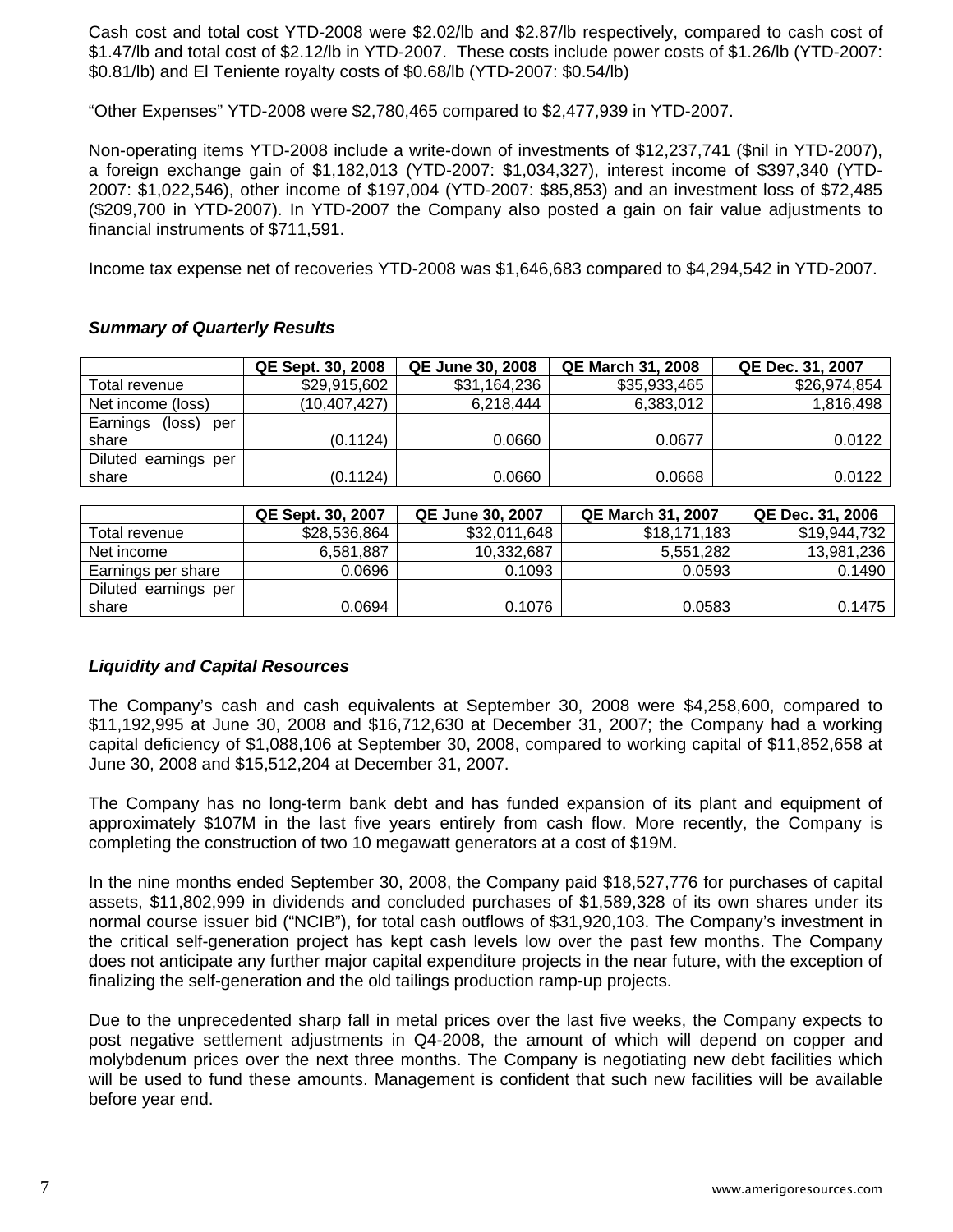Presently the Company has a Chilean Peso \$2,500,000,000 (approximately \$4.5 million at September 30, 2008) short-term working capital loan from a Chilean bank. The loan was renewed in Q3-2008 and matures on December 15, 2008. It is expected that the loan will be further renewed on maturity.

Cash and cash equivalents decreased by \$6,934,395 in Q3-2008. Although the Company posted a loss of \$10,407,427 in the quarter, an aggregate of \$13,220,597 of the loss corresponds to non-cash items (significantly the \$12,237,741 write-down of investments). Excluding these non-cash items results in an adjusted number of \$2,813,170. Cash flow from operating activities was \$7,638,590 in the quarter, due in part to the effect of changes in non-cash working capital, particularly realized accounts receivable.

Amerigo has in place an NCIB through the facilities of the Toronto Stock Exchange ("TSX"), whereby Amerigo is entitled to purchase for cancellation up to 2,000,000 of its common shares during the oneyear period ending on November 13, 2008. During the nine months ended September 30, 2008, Amerigo purchased and cancelled 1,001,200 shares at a total cost of \$1,589,328. The premium on the purchase of shares for cancellation amounted to \$1,001,534 and was applied against Retained Earnings. It is not anticipated that the Company will make further share purchases pursuant to the NCIB.

With the wind down of the Company's capital expenditure program, expected reductions in operating costs, projected higher production levels and suspension of the share repurchase plan, management believes that under current metal prices, current cash balances, cash flow from operations, and existing and expected debt facilities will be sufficient to meet the Company's cash flow requirements for the foreseeable future.

The Company's long-term liabilities (Other Payables, Asset Retirement Obligations and Future Income Tax Liabilities) at September 30, 2008 were \$12,587,820 compared to \$12,745,946 at June 30, 2008 and \$11,971,476 on December 31, 2007.

The changes in the value of the Company's Asset Retirement Obligation are limited to accretion expense of \$251,332 in the nine months ended September 30, Q2-2008. The Company's future income tax liability increased \$47,395 in the nine months ended September 30, 2008.

The Company is not subject to debt covenants and does not anticipate it will incur any default or arrears on payment of leases, debt principal or interest.

The Company's copper sales are dependent on sales volumes and market prices for copper. Average LME cash copper prices in the period January to September 2008 were the following:

| January  | \$3,2028 | April | \$3.9394 | July      | \$3.8165 |
|----------|----------|-------|----------|-----------|----------|
| February | \$3,5778 | Mav   | \$3,8024 | August    | \$3.4630 |
| March    | \$3.8280 | June  | \$3.7469 | September | \$3.1710 |

On February 23, 2008 the Board of Directors of Amerigo declared a semi-annual dividend of Cdn 6.5¢ per share, paid on April 2, 2008 to shareholders of record as of March 25, 2008, for a total of \$6,018,524.

On July 24, 2008, the Board of Directors of Amerigo declared a semi-annual dividend of Cdn 6.5¢ per share, paid on September 5, 2008 to shareholders of record as of August 22, 2008, for a total of \$5,784,475.

As of September 30, 2008 Amerigo had 4,420,000 outstanding share purchase options (with exercise prices ranging from Cdn\$1.60 to Cdn\$2.71). During the nine months ended September 30, 2008, 1,055,000 options were granted at an exercise price of Cdn\$2.13 per share. No options were exercised during this period.

Stock-based compensation is recognized as options vest. The 1,055,000 options granted in 2008 vested in four equal installments, on March 20, April 1, July 1 and October 1, 2008. Amerigo recorded in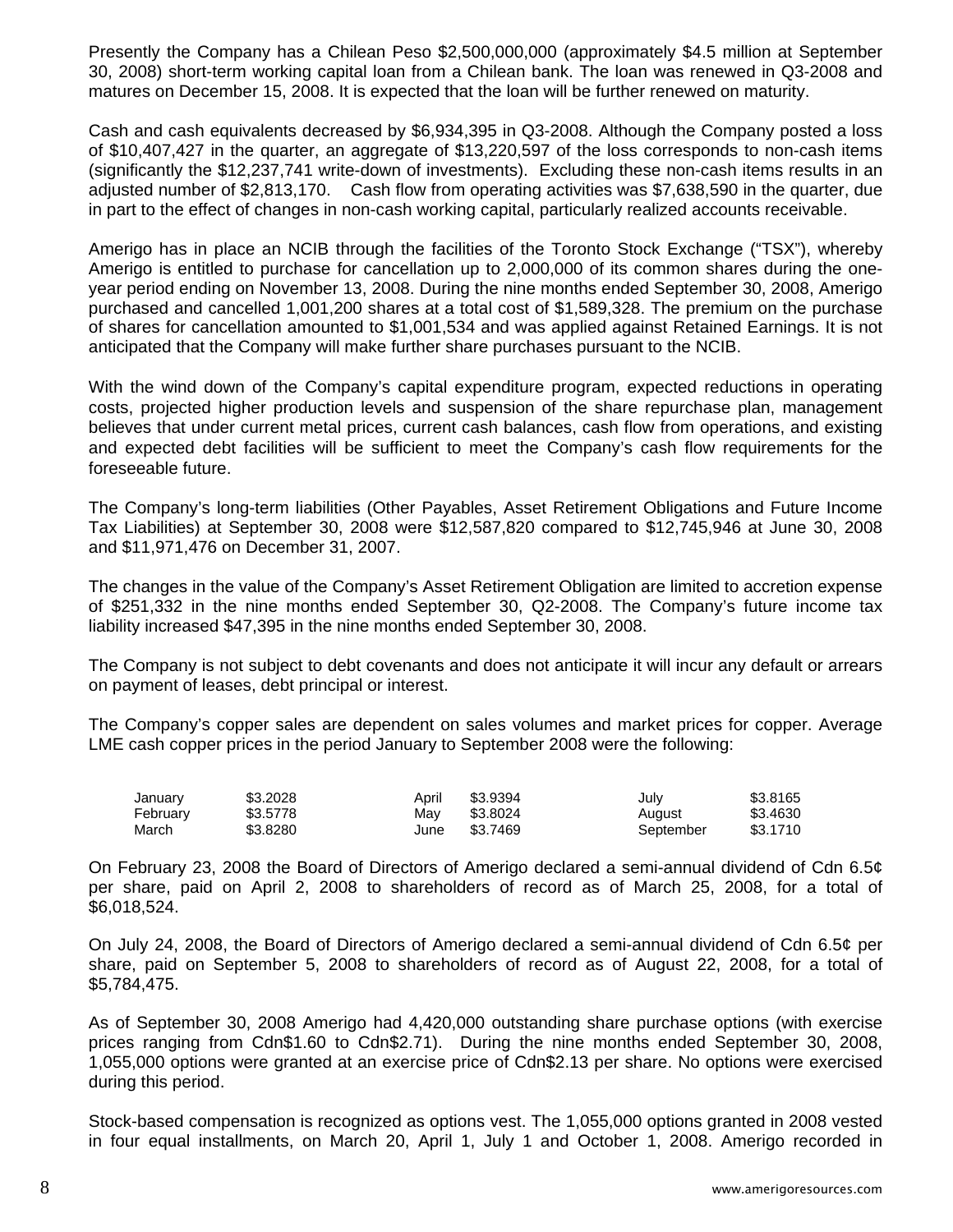aggregate a stock-based compensation expense of \$365,885 for the options that vested in the nine months ended September 30, 2008.

### **Investing Activities**

Capital plant increased by \$7,653,565 in Q3-2008 and by \$18,539,603 on a YTD basis. Capital expenditures on a YTD basis included \$11,315,765 on the self-generation power project. Other major capital projects are in connection with old tailings extraction, increase of rougher circuit recovery and preclassification of fresh tailings. Total cash payments for capital expenditures were \$5,985,103 in Q3-2008 and \$18,527,776 on an annual basis, funded from operating cash flow.

The first generator is expected to be operational in late December 2008, the second in early January 2009. Approximately \$17.2 million has been incurred in capital expenditures for the generation project to September 30, 2008.

The power generation project's cost of \$950,000/megawatt of installed capacity is less than that of other similar power projects in Chile either currently under construction or in the planning process.

The Company holds a total of 10,788,280 shares and 2,007,500 warrants in Candente Resource Corp., an issuer listed on the Toronto, Lima and Frankfurt Stock Exchanges. Each warrant provides the holder with the right to purchase an additional common share of the issuer at a price of \$2.00 on or before June 26, 2010. The aggregate cost of the investment was \$15,861,986. Adjustments to fair value are required at each balance sheet date. Given that the investment was designated as "available for sale" for accounting purposes, which means it is an investment that is not held for trading, gains or losses arising from changes in fair value are recorded in Accumulated Other Comprehensive Income/Loss in the Company's Balance Sheet until the investment is sold or management determines that "an other than temporary impairment in the value of the investment has occurred", at which time gains or losses will be transferred into earnings.

At September 30, 2008 Candente's closing share price was Cdn\$0.55 per share, and the fair value of the Company's approximately 13% investment in this issuer was \$5,717,573. Management determined that the decline in fair value of this investment met the characteristics of an "other than temporary impairment" and adjustments to fair value of \$10,144,414 were recorded in earnings.

Subsequent to September 30, 2008 and to the date of preparation of these financial statements, the closing share price of this investment had declined further to Cdn\$0.20 per share, bringing the fair value of the investment down to \$1,827,750.

In Q3-2008 the Company acquired a further 4,000,000 units in Los Andes Copper Ltd., an issuer listed on the TSX Venture Exchange, bringing its total holdings in Los Andes to 8,015,000 shares and 6,007,500 warrants. 2,007,500 of the warrants provide the holder with the right to purchase an additional common share at a price of \$0.75 on or before November 24, 2008; the remaining 4,000,000 warrants provide the holder with the right to purchase an additional common share at a price of \$0.70 on or before August 21, 2009. The aggregate cost of the investment was \$3,946,908. Adjustments to fair value are required at each balance sheet date; the investment was designated as "available for sale" for accounting purposes.

At September 30, 2008 Los Andes' closing share price was Cdn\$0.24 per share, and the fair value of the Company's approximately 4% investment in this issuer was \$1,853,581. Management determined that the decline in fair value of this investment met the characteristics of an "other than temporary impairment" and adjustments to fair value of \$2,093,328 were recorded in earnings.

Subsequent to September 30, 2008 and to the date of preparation of these financial statements, the closing share price of this investment had declined further to Cdn\$0.11 per share, bringing the fair value of the investment down to \$746,846.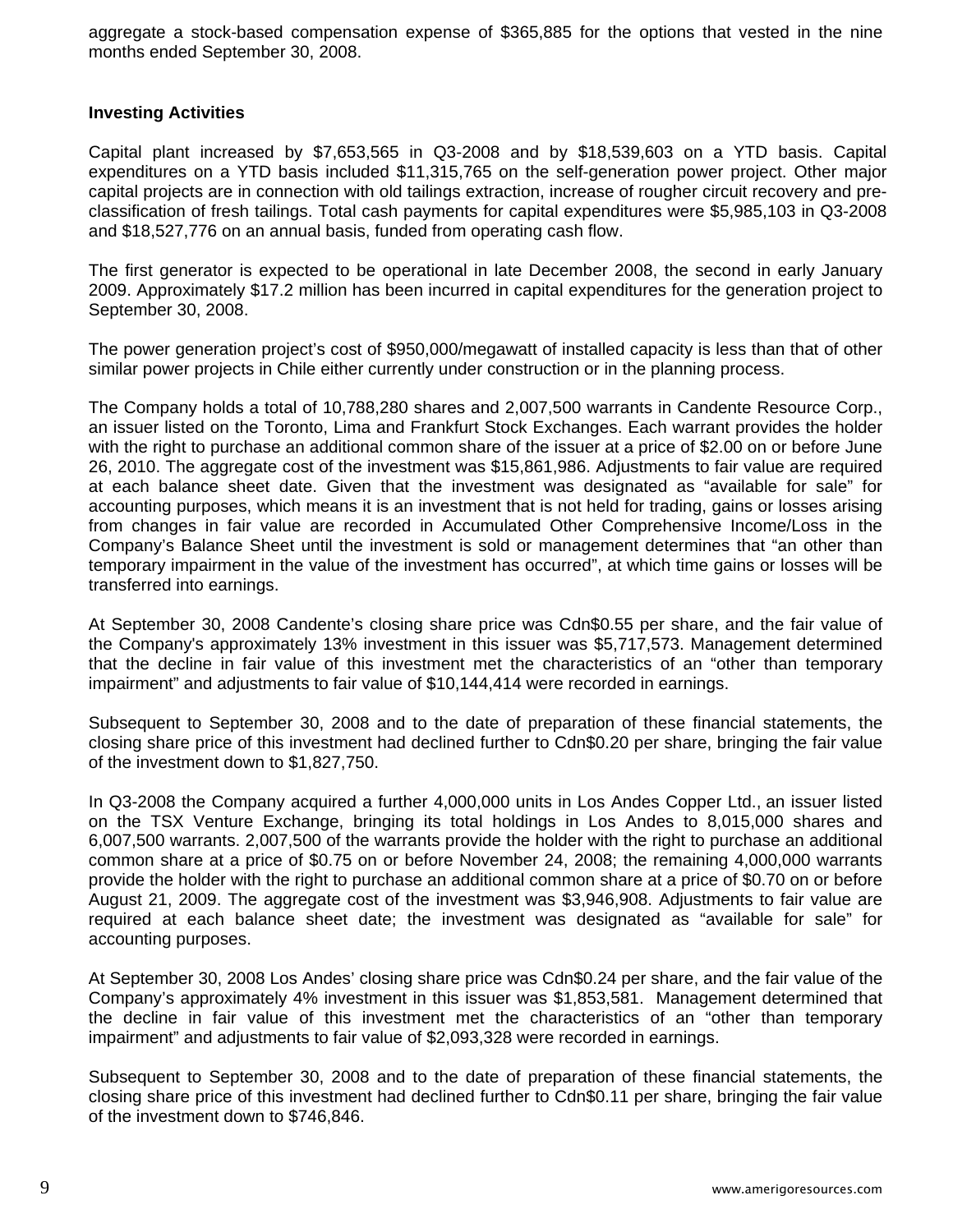# *Transactions with Related Parties*

a) Non-controlling interests

A detailed description of Non-Controlling Interests is provided in the Company's Consolidated Financial Statements for the quarter ended September 30, 2008.

During the nine months ended September 30, 2008, royalty dividends totaling \$453,877 were paid or accrued to the Amerigo International Class A shareholders on the basis described above (Nine months ended September 30, 2007: \$420,373). Royalty dividends are shown as Non-Controlling Interests in the Consolidated Statements of Operations and Comprehensive Income. At September 30, 2008, \$68,321 of this amount remained outstanding (December 31, 2007: \$61,735).

b) Directors' fees and remuneration to officers

During the nine months ended September 30, 2008 the Company paid or accrued \$490,407 in fees to companies associated with certain directors and officers of Amerigo (Nine months ended September 30, 2007: \$468,054). In the same period, Amerigo paid or accrued \$72,241 in directors' fees to independent directors (Nine months ended September 30, 2007: \$69,072). Directors' fees and remuneration to officers are categorized as Salaries, Management and Professional Fees in Amerigo's Consolidated Statements of Operations and Comprehensive Income. At September 30, 2008, an aggregate amount of \$24,411 was due to directors and officers for fees, bonuses and reimbursement of expenses in the ordinary course of business (December 31, 2007: \$450,729).

- c) At September 30, 2008 one of Amerigo's officers acted as an officer and another as a director of Nikos Explorations Ltd., a company over which Amerigo exercises significant influence.
- d) At September 30, 2008, two of Amerigo's directors acted as directors of Candente Resource Corp., a company in which Amerigo holds an investment.
- e) At September 30, 2008 two of Amerigo's officers acted as officers and one of Amerigo's directors acted as a director of Los Andes Copper Ltd., a company in which Amerigo holds an investment.

# *Contingencies*

In Q3-2007, the Chilean Internal Revenue Services ("SII") issued a tax assessment to MVC challenging the tax losses reported by MVC for the commercial years 1999 to 2004. The tax assessment claims that some of these losses could be denied and MVC could face a tax liability of approximately \$1.15 million. Although the Company believes there is no merit to the assessment, the final outcome of this matter cannot be predicted with certainty. The Company retained legal counsel to prepare a response to SII in accordance with Chilean law and is awaiting the SII's determination on this matter. The Company's legal counsel has confirmed that, in their opinion, if the SII claim is ultimately upheld the Company will have a claim for full indemnification from the sellers of MVC pursuant to the terms of the MVC purchase and sale agreement for losses incurred prior to the MVC purchase date of July 2003.

In Q4-2007, the SII issued a tax assessment to MVC for adjustments, penalties and interest of approximately \$135,000, derived from MVC's alleged failure to remit provisional monthly payments towards a Chilean mining royalty tax in 2006. When the mining royalty tax was instituted in Chile, MVC obtained a legal opinion stating that the tax did not apply to MVC's operations, as MVC does not exploit under the definition of the Chilean Income Tax Law. Even if the mining royalty applied to MVC, there would have been no tax payable in 2006 as MVC's production levels that year fell below the threshold prescribed by the SII for this tax. MVC has also retained legal counsel to prepare a response to the SII on this matter.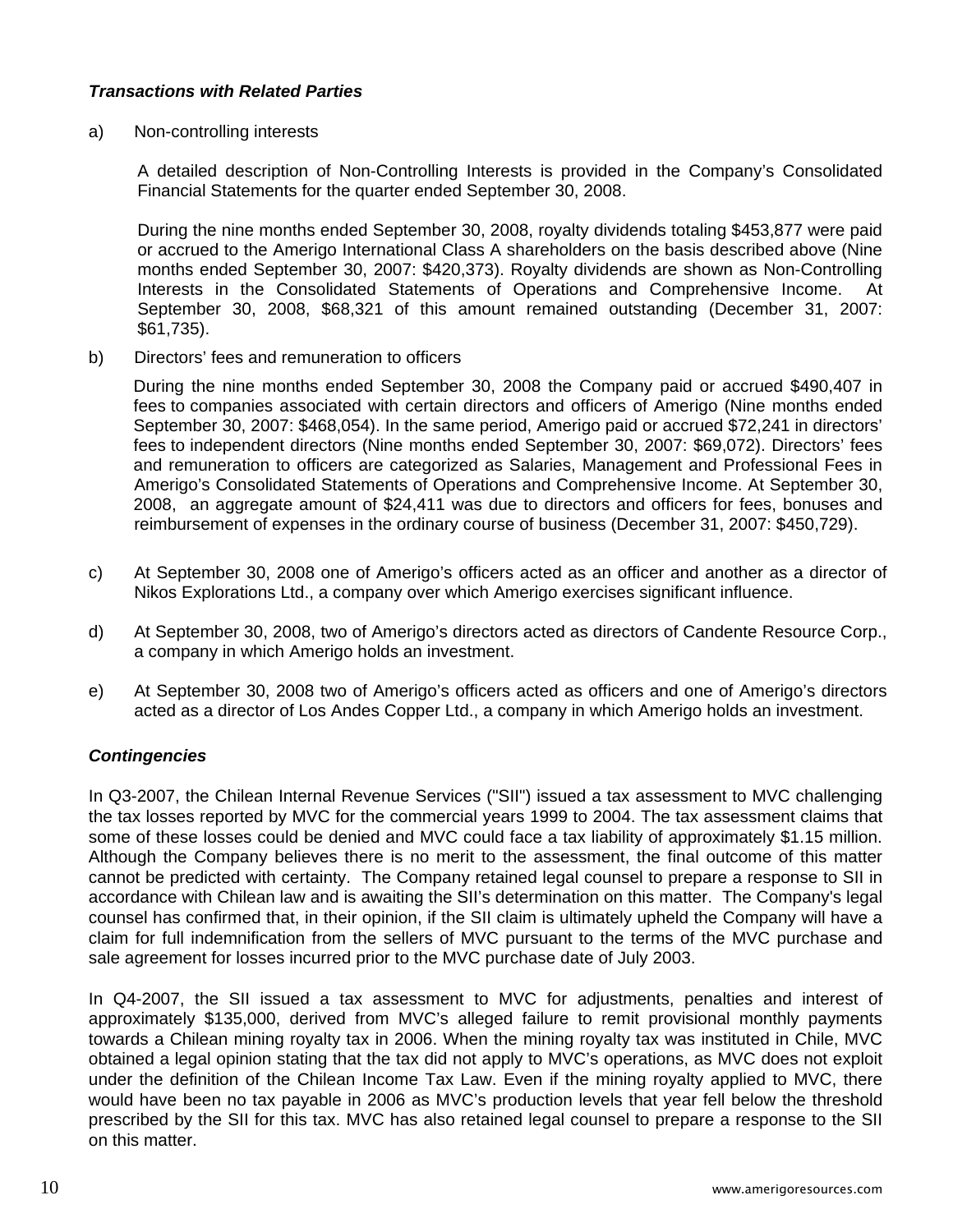No amounts have been recorded by the Company in respect of these matters.

## *Critical Accounting Estimates*

Except for the write-down of investments, there were no changes to the Company's critical accounting estimates during the three and nine months ended September 30, 2008. The most significant estimates are related to the physical and economic lives of contractual rights, property, plant and equipment and their recoverability.

The Company depreciates assets, capitalized acquisition costs and contractual rights based on the units of production method, whereby management has estimated copper units of production to 2021 and proceeds to allocate amortization charges based on actual production on a monthly basis.

The Company estimates the recoverable value of plant and equipment at the end of its contract with Codelco will be at least \$3,500,000.

As required by accounting standards, Amerigo has calculated an asset retirement obligation based on a quoted market price of \$6,200,000 provided by an independent third party in 2007. Management's current estimates required to calculate the asset retirement obligation include projected annual inflation rates in Chile of 4.5% per annum and a market risk premium of 8%. The present value of the asset retirement obligation was revised to \$4,787,273 in 2007, which will be systematically accreted to a 2021 value of approximately \$12,344,146.

## *Changes in Accounting Policies, Including Initial Adoption*

Effective January 1, 2008 the Company adopted the following new accounting standards:

## *Capital Disclosures - (Section 1535)*

This Section establishes standards for disclosing information about an entity's capital and how it is managed.

### *Inventories – (Section 3031)*

This Section prescribes the accounting treatment for inventories and provides guidance on the determination of costs and its subsequent recognition as an expense, including any write-down to net realizable value. It also provides guidance on the cost formulas that are used to assign costs to inventories. The adoption of this policy had no effect on the Company's financial statements.

### *Financial Instruments – Disclosures - (Section 3862)*

This Section requires additional disclosures to enable users of the Company's financial statements to evaluate the significance of financial instruments to the Company's financial position and performance. In addition, qualitative and quantitative disclosures are provided to enable users to evaluate the nature and extent of risks arising from the Company's financial instruments.

### *Internal Controls over Financial Reporting*

Internal control over financial reporting is a process designed to provide reasonable assurance regarding the reliability of financial reporting and the preparation of financial statements for external purposes in accordance with Canadian Generally Accepted Accounting Principles. Management is responsible for establishing and maintaining adequate internal control over financial reporting for the Company. Any system of internal controls over financial reporting, no matter how well designed, has inherent limitations. Therefore, even those systems determined to be effective can provide only reasonable assurance with respect to financial statement preparation and presentation.